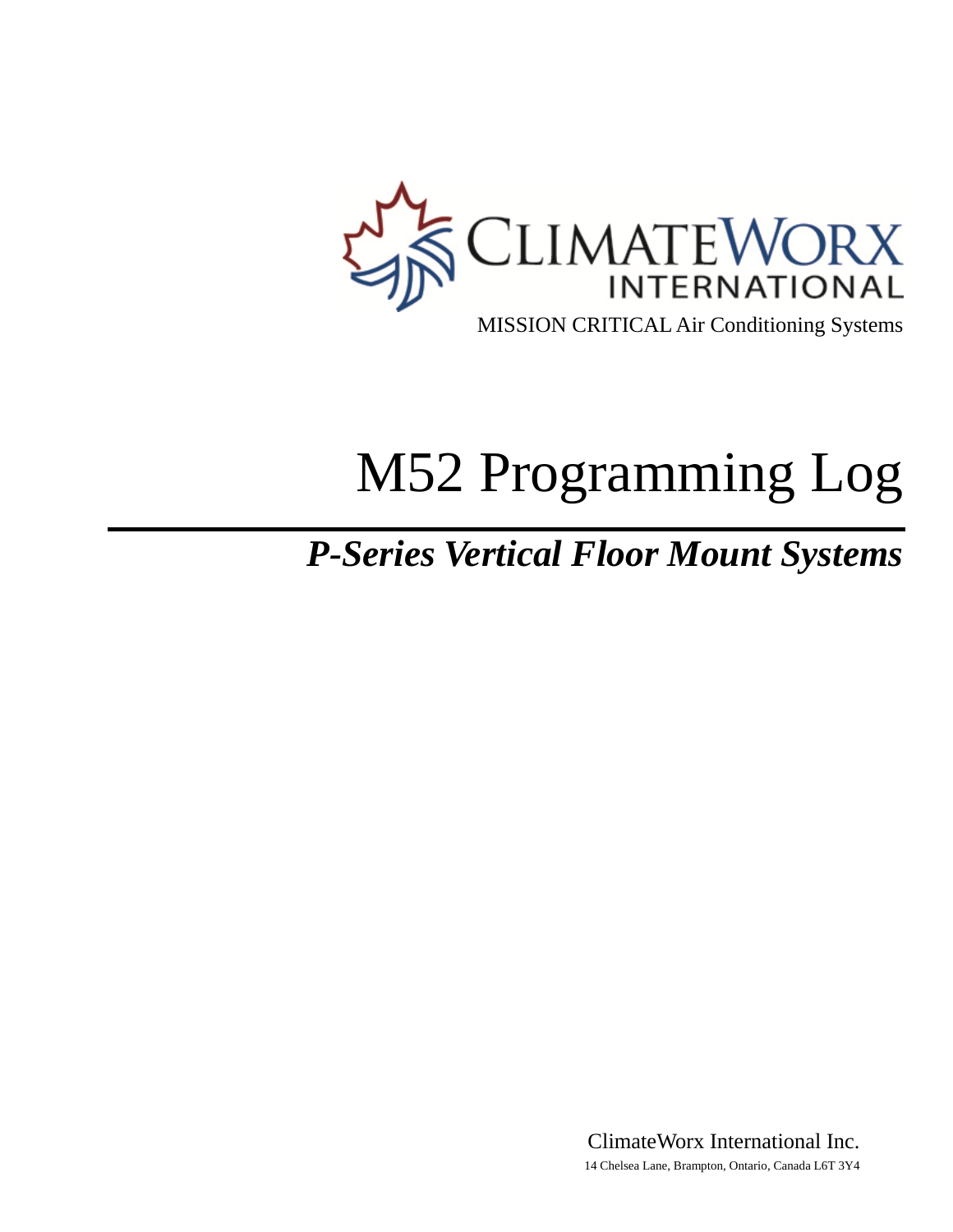## **Table of Contents**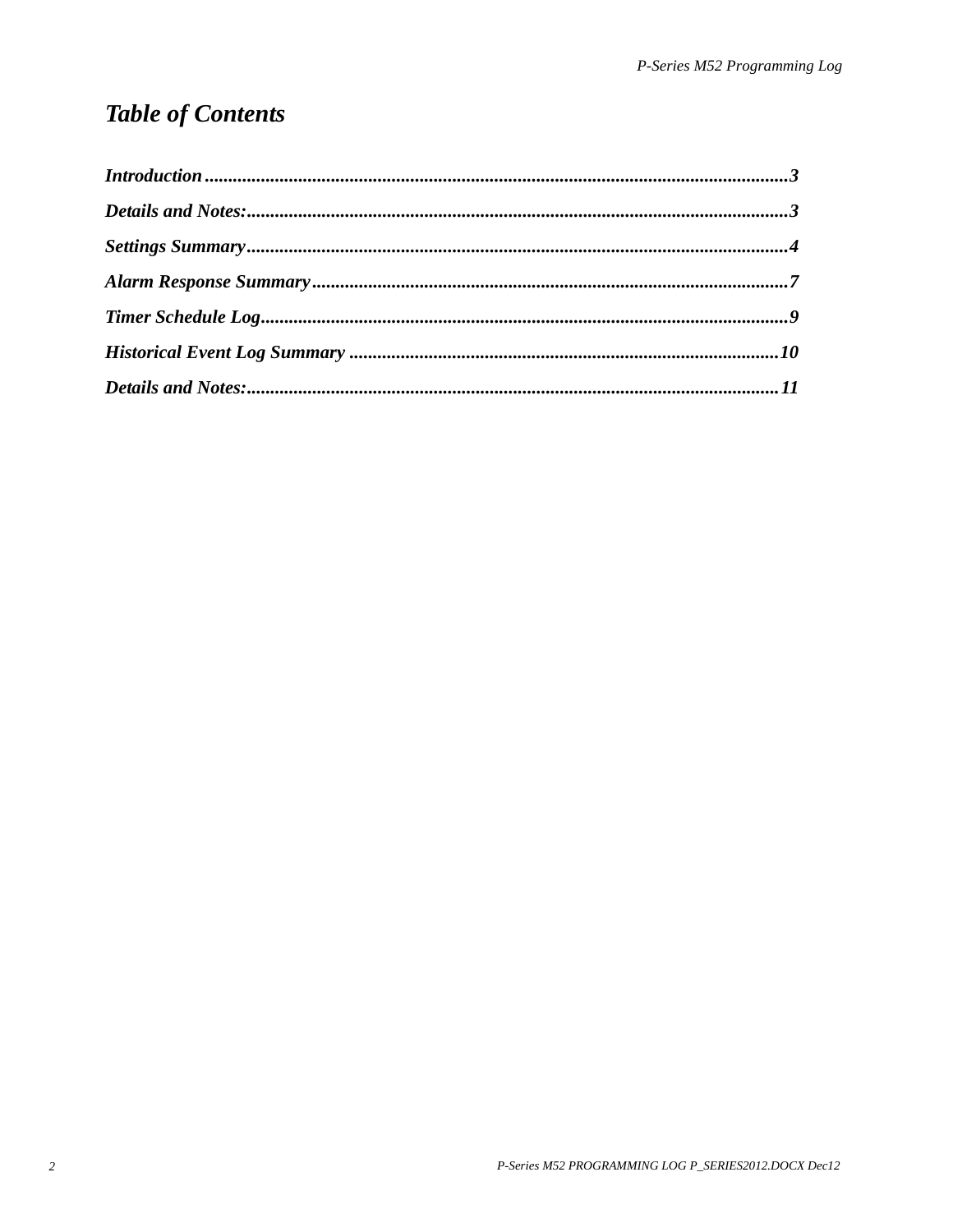#### <span id="page-2-0"></span>*Introduction*

The purpose of this log is to provide a record of the microprocessor settings and programming to help ensure trouble free operation of the ClimateWorx equipment. Use the charts to record changes to the microprocessor settings as it is fine-tuned to match the specific needs of the system.

There is a chart to record the information in the Historical Event Log. This is useful in trouble shooting and creating a picture of how the unit is operating. Also make notes in the blank spaces to clarify the reasons for changes to help others understand the history of the changes.

All ClimateWorx controllers record the temperature and humidity over a 24 hour period. Please observe the chart whenever gathering information, making notes, as it may illuminate possible trends which will help in trouble shooting.

When consulting the factory for assistance the information in this log will be useful to the technical support staff.

| Model no. | Serial no. |  |
|-----------|------------|--|
| Client    |            |  |
| Location  | Unit no.   |  |

#### *Details and Notes:*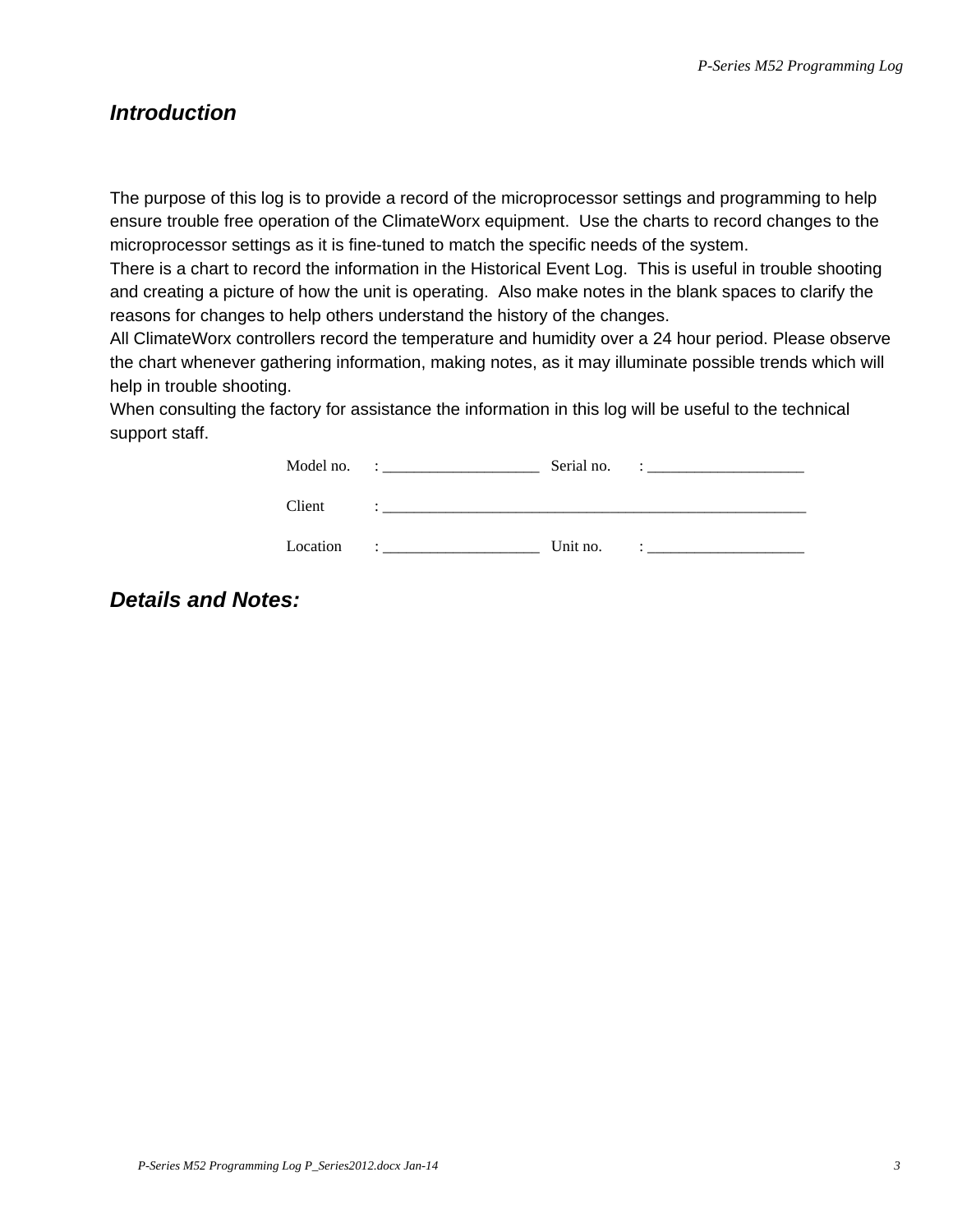### <span id="page-3-0"></span>*Settings Summary*

| Page 1:                     | Configuration 1 |                | Date:                    |                |                |                |                |
|-----------------------------|-----------------|----------------|--------------------------|----------------|----------------|----------------|----------------|
|                             |                 |                |                          | Factory        | <b>Actual</b>  | <b>Actual</b>  | <b>Actual</b>  |
| <b>Description</b>          | Range           | <b>Defaul</b>  | <b>Units</b>             | <b>Setting</b> | <b>Setting</b> | <b>Setting</b> | <b>Setting</b> |
|                             |                 | t              |                          |                |                |                |                |
| No. of duty unit            | $1 - 8$         |                |                          |                |                |                |                |
| Temp. setpoint $1$          | $12 - 30$       | 22             | $\rm ^{\circ}C$          |                |                |                |                |
| Temp. Hi limit              | 12-37           | 30             | $\rm ^{\circ}C$          |                |                |                |                |
| Temp. Lo limit              | $5 - 30$        | 15             | $\rm ^{\circ}C$          |                |                |                |                |
| Temp. Setpoint*             | 53-86           | 72             | $\rm ^{\circ}F$          |                |                |                |                |
| Temp. Hi Limit*             | 53-99           | 86             | $\rm ^{\circ}F$          |                |                |                |                |
| Temp. Lo Limit*             | $41 - 86$       | 59             | $\circ$ F                |                |                |                |                |
| Humid. setpoint             | $30 - 80$       | 50             | %RH                      |                |                |                |                |
| Humid. Hi limit             | 50-90           | 70             | %RH                      |                |                |                |                |
| Humid. Lo limit             | $20 - 50$       | 30             | %RH                      |                |                |                |                |
| N <sub>0</sub> . Of Standby | $1 - 7$         | $\overline{0}$ | $\overline{\phantom{a}}$ |                |                |                |                |

The following tables summarize the settings in each page:

 $\frac{1}{1}$  Set point adjustment range of 12-30 C

\*Display changes to F when Temp Units on Page 2 is set to °F.

| Page 2:             |                    |                          |                          |                |                |                |                |
|---------------------|--------------------|--------------------------|--------------------------|----------------|----------------|----------------|----------------|
|                     | Configuration 2    |                          | Date:                    |                |                |                |                |
|                     |                    |                          |                          | <b>Factory</b> | <b>Actual</b>  | <b>Actual</b>  | <b>Actual</b>  |
| <b>Description</b>  | Range              | <b>Defaul</b><br>t       | <b>Units</b>             | <b>Setting</b> | <b>Setting</b> | <b>Setting</b> | <b>Setting</b> |
| Software ver.       | V4.91B1-CW         | $\overline{\phantom{0}}$ | $\overline{\phantom{a}}$ |                |                |                |                |
| Network address     | 1-999              | 001                      |                          |                |                |                |                |
| <b>Baud</b> rate    | 1200-19.2K         | 1200                     | bps                      |                |                |                |                |
| On/Off mode         | Local/Remote/Timer | Local                    |                          |                |                |                |                |
| <b>Restart mode</b> | Auto/Manual        | Auto                     | $\blacksquare$           |                |                |                |                |
| Auto changeover     | 0-9999             | 24                       | hours                    |                |                |                |                |
| Restart delay       | 0-9999             | 10                       | second<br>S              |                |                |                |                |
| Warm-up period      | 0-9999             | 120                      | second<br>S              |                |                |                |                |
| Fan purge delay     | 0-9999             | 120                      | second<br>S              | $0*$           |                |                |                |
| Comp. elapse        | $0 - 250$          | 180                      | second<br>S              |                |                |                |                |
| Pos.start delay     | 0-9999             | 180                      | second<br>S              |                |                |                |                |
| Humid. Ser. Delay.  | 0-9999             | 900                      | second<br>S              |                |                |                |                |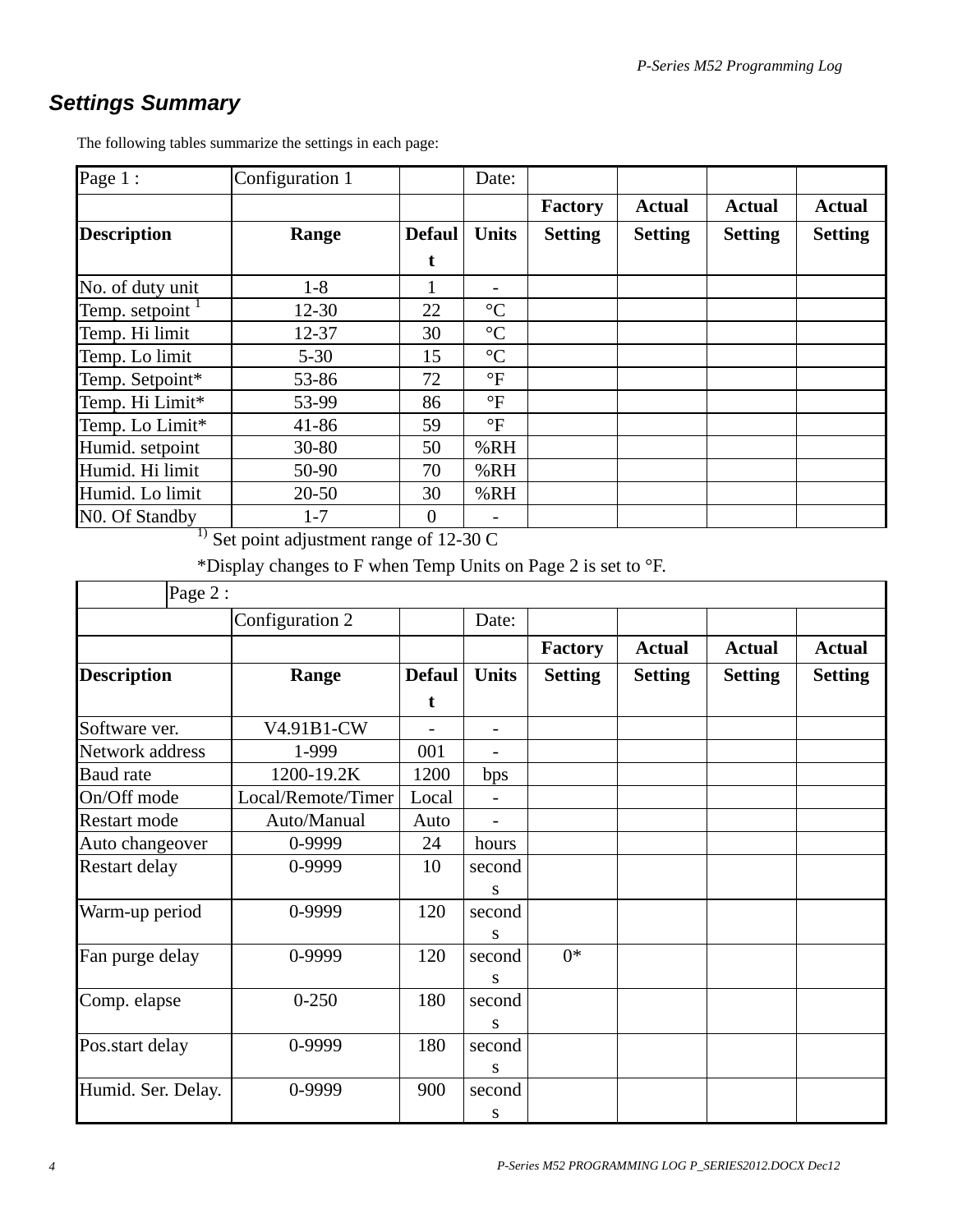| IR auto flush    | 0-9999                        |         | minutes |  |  |
|------------------|-------------------------------|---------|---------|--|--|
| Sensor mode      | Local/Remote/Demo             | Local   |         |  |  |
|                  | L/DemoR/Disable               |         |         |  |  |
| Temp. units      | $\rm ^{\circ}C/\rm ^{\circ}F$ | $\circ$ |         |  |  |
| Sensor display   | Unit/Site                     | Unit    |         |  |  |
| Language         | English/Chinese               | English |         |  |  |
| Common Alr. Mode | Site/Unit                     | Site    |         |  |  |

\*Fan Purge Delay Must Always be Set To 0.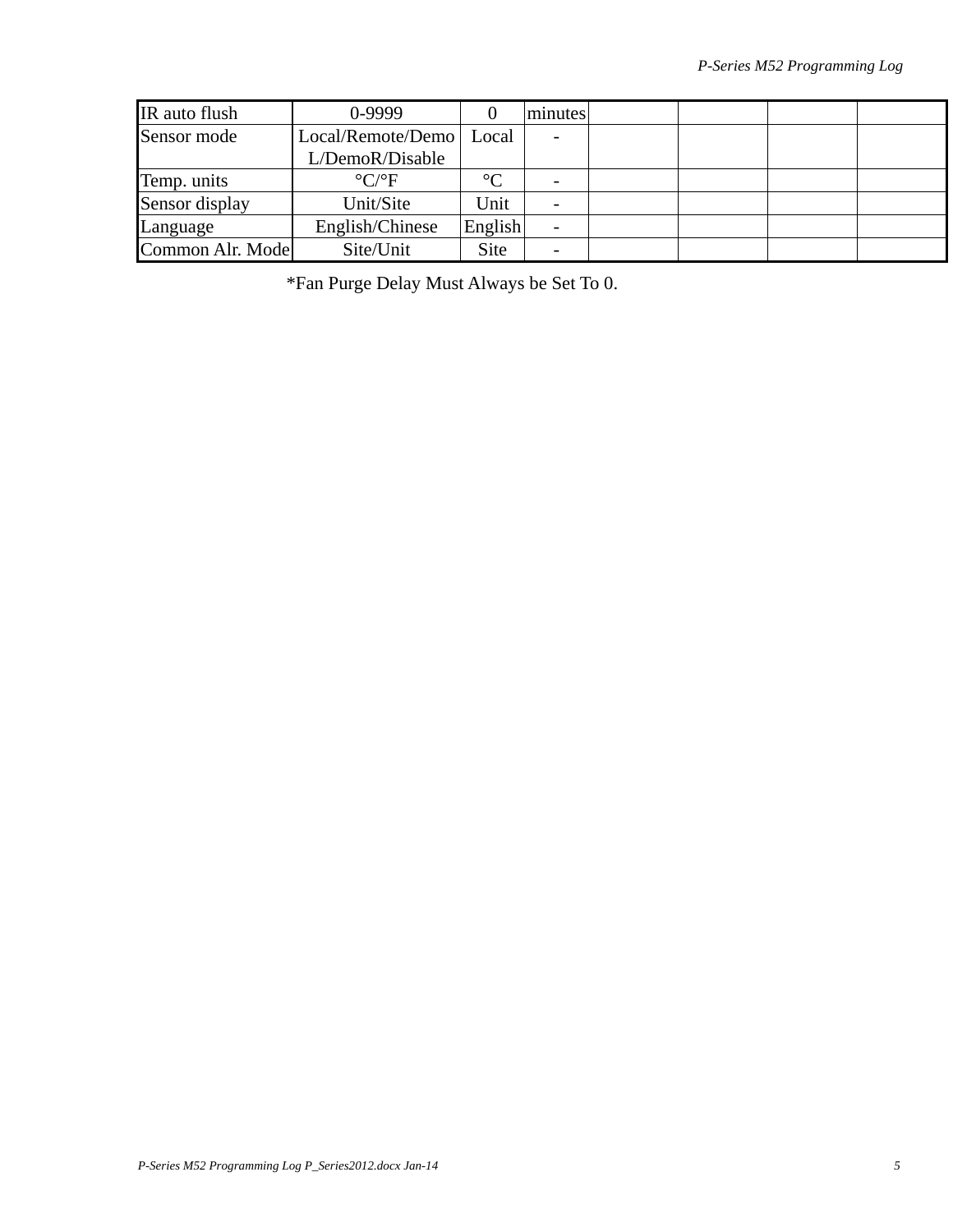| Page 3:             | Readings      |                | Date;           |                |                |                |                |
|---------------------|---------------|----------------|-----------------|----------------|----------------|----------------|----------------|
|                     |               |                |                 | Factory        | <b>Actual</b>  | <b>Actual</b>  | <b>Actual</b>  |
| <b>Description</b>  | Range         | <b>Default</b> | <b>Units</b>    | <b>Setting</b> | <b>Setting</b> | <b>Setting</b> | <b>Setting</b> |
| C. water circuit 1. | Enable/Disabl | Disable        |                 |                |                |                |                |
|                     | e             |                |                 |                |                |                |                |
| C. water circuit 2  | Enable/Disabl | Disable        |                 |                |                |                |                |
|                     | e             |                |                 |                |                |                |                |
| C. water 1 temp.    | $0 - 45$      |                | $\rm ^{\circ}C$ |                |                |                |                |
| C. water 2 temp.    | $0 - 45$      |                | $\rm ^{\circ}C$ |                |                |                |                |
| C. water 1 temp.*   | $32 - 113$    |                | $\mathrm{P}$    |                |                |                |                |
| C. water 2 temp.*   | 32-113        |                | $\circ$ F       |                |                |                |                |
| Primary circuit     | $1 - 2$       | 1              |                 |                |                |                |                |
| Changeover          | $0 - 9999s$   | 60             | seconds         |                |                |                |                |
| delay               |               |                |                 |                |                |                |                |
| C.W. temp. limit    | $5 - 15$      | 10             | $\rm ^{\circ}C$ |                |                |                |                |
| C.W. temp. limit*   | $41 - 59$     | 50             | $\mathrm{P}$    |                |                |                |                |
| Normal EC fan       | 10-100        | 80             | $\%$            | 65%            |                |                |                |
| Backup EC fan       | 10-100        | 100            | $\%$            |                |                |                |                |

\*Display changes to F when Temp Units on Page 2 is set to °F.

| Page 4:                 | Control   |                | Date:           |                |                |                |                |
|-------------------------|-----------|----------------|-----------------|----------------|----------------|----------------|----------------|
|                         | Parameter |                |                 |                |                |                |                |
|                         |           |                |                 | <b>Factory</b> | <b>Actual</b>  | <b>Actual</b>  | <b>Actual</b>  |
| <b>Description</b>      | Range     | <b>Default</b> | <b>Units</b>    | <b>Setting</b> | <b>Setting</b> | <b>Setting</b> | <b>Setting</b> |
| Temperature 1*          | $0 - 50$  |                | $\rm ^{\circ}C$ |                |                |                |                |
| Temperature 2           | $0 - 50$  |                | $\rm ^{\circ}C$ |                |                |                |                |
| Humidity 1*             | $0-99.9$  |                | %RH             |                |                |                |                |
| Humidity 2              | $0-99.9$  |                | %RH             |                |                |                |                |
| Voltage                 | 50-130    |                |                 |                |                |                |                |
| Fan runtime (1-8)       | 0-32000   | $\overline{0}$ | hours           |                |                |                |                |
| Comp. 1 runtime (1-8)   | 0-32000   | $\Omega$       | hours           |                |                |                |                |
| Heater runtime $(1-8)$  | 0-32000   | $\theta$       | hours           |                |                |                |                |
| SCR Heat. Runtime (1-8) | 0-32000   | $\theta$       | hours           |                |                |                |                |
| Humid. Runtime (1-8)    | 0-32000   | $\Omega$       | hours           |                |                |                |                |
| Dehum. Runtime (1-8)    | 0-32000   | $\overline{0}$ | hours           |                |                |                |                |

\*These parameters are used as the inputs for all conditioning control within the unit. Display changes to °F when Temp Units on Page 2 is set to °F.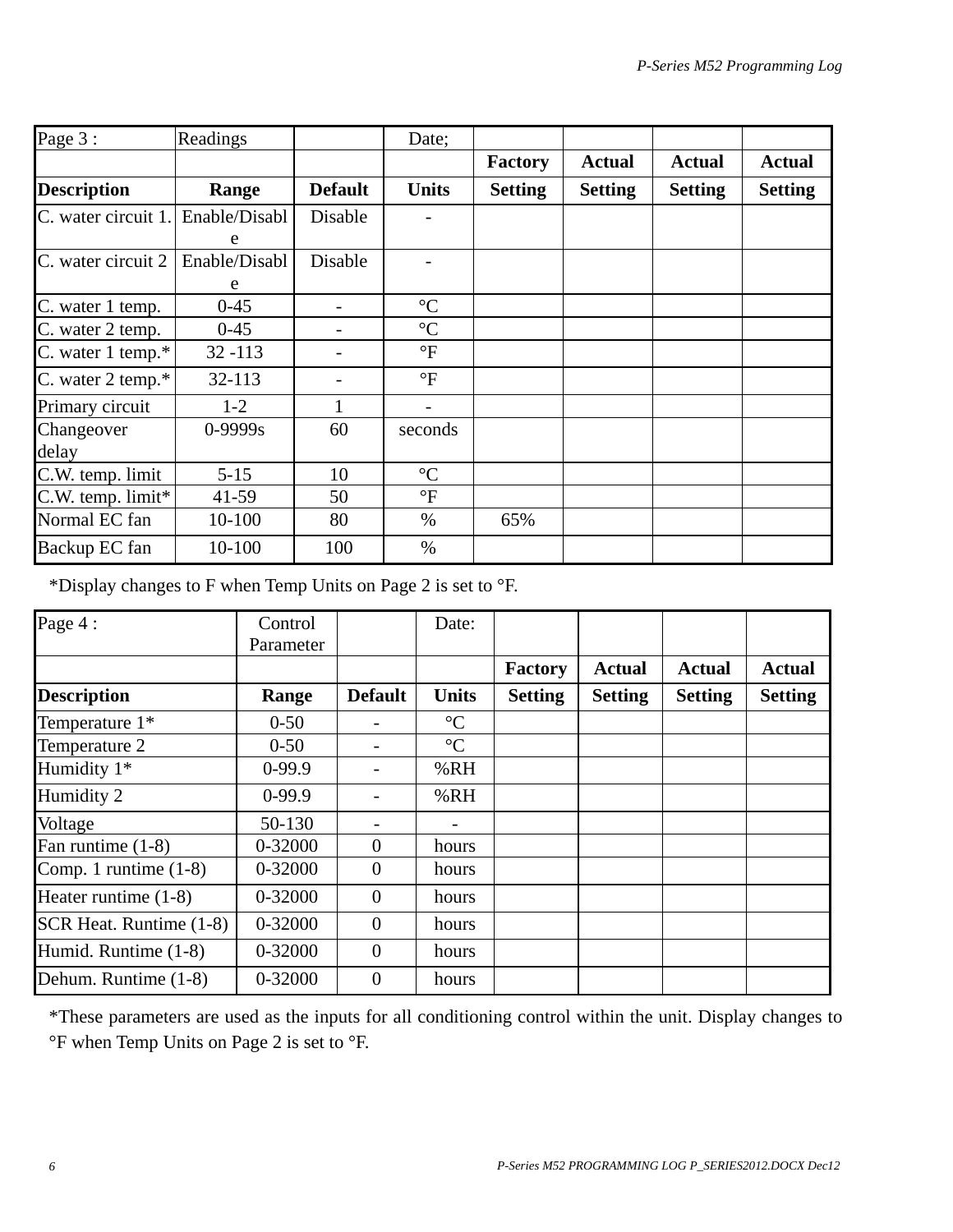| Page 5:               | Control        |                  | Date:                    |                |                |                |                |
|-----------------------|----------------|------------------|--------------------------|----------------|----------------|----------------|----------------|
|                       | Parameter      |                  |                          |                |                |                |                |
|                       |                |                  |                          | Factory        | <b>Actual</b>  | <b>Actual</b>  | <b>Actual</b>  |
| <b>Description</b>    | Range          | <b>Default</b>   | <b>Units</b>             | <b>Setting</b> | <b>Setting</b> | <b>Setting</b> | <b>Setting</b> |
| Temp. dead band       | $0 - 10$       |                  | $\rm ^{\circ}C$          |                |                |                |                |
| <b>Relaxband Temp</b> | $0 - 20$       | 5                | $\overline{C}$           |                |                |                |                |
| Temp. 2 Hi Limit      | 15-37          | 30               | $\rm ^{\circ}C$          |                |                |                |                |
| Temp. 2 Lo Limit      | $0 - 30$       | $\boldsymbol{0}$ | $\rm ^{\circ}C$          |                |                |                |                |
| Temp. dead band*      | $0 - 18$       | 1.8              | $\mathrm{P}$             |                |                |                |                |
| Relaxband Temp. *     | $0 - 36$       | 9                | $\mathrm{^{\circ}F}$     |                |                |                |                |
| Temp. 2 Hi Limit*     | 59-99          | 54               | $\mathrm{P}$             |                |                |                |                |
| Temp. 2 Lo Limit*     | $0 - 30$       | $\overline{0}$   | $\mathrm{^{\circ}F}$     |                |                |                |                |
| Hum. Dead band        | $0 - 30$       | 6                | %RH                      |                |                |                |                |
| Relaxband Humid.      | $0 - 50$       | 20               | %RH                      |                |                |                |                |
| Hum. 2 Hi Limit       | 50-90          | 70               | %RH                      |                |                |                |                |
| Hum. 2 Lo Limit       | $20 - 50$      | 30               | %RH                      |                |                |                |                |
| Volt Hi Limit         | 102-120        | 115              | $\%$                     |                |                |                |                |
| Volt Lo Limit         | 80-98          | 85               | $\%$                     |                |                |                |                |
| Prop. Band Cool       | $1 - 10$       | $\mathbf{1}$     | $\rm ^{\circ}C$          |                |                |                |                |
| Prop. Band Heat       | $1 - 10$       | 1                | $\rm ^{\circ}C$          |                |                |                |                |
| Prop. Band Cool*      | $2 - 18$       | 3.6              | $\mathrm{P}$             |                |                |                |                |
| Prop. Band Heat*      | $2 - 18$       | 3.6              | $\circ$ F                |                |                |                |                |
| Prop. Band Humid.     | $2 - 10$       | 5                | %RH                      |                |                |                |                |
| Prop. Band            | $2 - 10$       | $\overline{5}$   | %RH                      |                |                |                |                |
| Dehum.                |                |                  |                          |                |                |                |                |
| Temp I-time           | $1 - 30$       | 30               | Seconds                  |                |                |                |                |
| Humid. I-time         | $1 - 30$       | 30               | Seconds                  |                |                |                |                |
| Temp. D-time          | $0 - 61$       | 15               |                          |                |                |                |                |
| Humid. D-time         | $0 - 94$       | 15               | $\overline{\phantom{a}}$ |                |                |                |                |
| Humid. Control        | Enable/Disable | Enable           |                          |                |                |                |                |
| Dual-cooling          | $0 - 130$      | $\overline{3}$   | $\rm ^{\circ}C$          |                |                |                |                |
| Free-cooling          | $0 - 130$      | 7.2              | $\rm ^{\circ}C$          |                |                |                |                |
| Dual-cooling*         | 32-266         | 5.4              | $\mathrm{P}$             |                |                |                |                |
| Free-cooling*         | 32-266         | 45               | $\mathrm{^{\circ}F}$     |                |                |                |                |

\*Display changes to °F when Temp Units on page 2 is set to °F.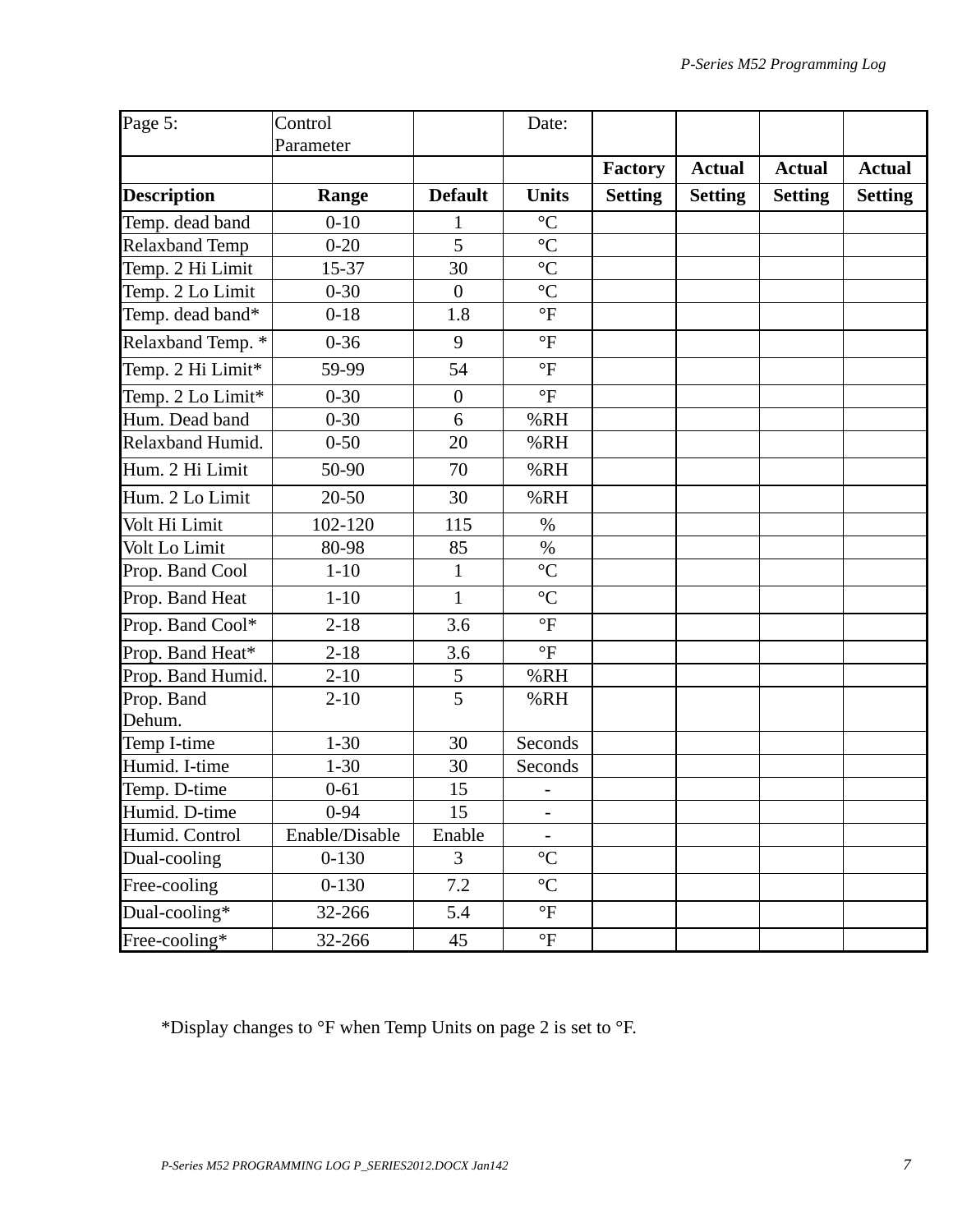#### Alarm Response Summary

<span id="page-7-0"></span>The following table summarizes the default configuration for all the alarms and their corresponding system action:

| <b>Alarm Message</b>    |                             | <b>Default Configuration</b>           |                                   | <b>Factory Configuration</b> |                                     |              |    |              |                          |                       | <b>Revision Date:</b> |                       |                                      | <b>Revision Date:</b>       |                    |           |                     |    |   |
|-------------------------|-----------------------------|----------------------------------------|-----------------------------------|------------------------------|-------------------------------------|--------------|----|--------------|--------------------------|-----------------------|-----------------------|-----------------------|--------------------------------------|-----------------------------|--------------------|-----------|---------------------|----|---|
| Fan overload            |                             |                                        | 吶                                 |                              |                                     |              | F  |              | τ∭∽                      | ${\bf E}$             | ぷ.                    | 鬥                     | 吶                                    | $\checkmark$                |                    |           |                     |    | 吶 |
| Low airflow             | $\boxdot$<br>$\sim$         | ▒.∶<br>H.                              | 吶                                 | Ø                            | ▒.∶                                 |              | 翻  | 咧又           |                          | $\mathbb{Z}$          | ఘ.                    | 體固                    | 吶                                    | $\mathbf{v}'$               | $\mathbb{E}$       |           |                     |    | 吶 |
| Humidifier Service      | $\checkmark$                | 鬥                                      | 마)                                | $\sim$                       |                                     |              | 閇  | 1) √         |                          | $\mathbb{E}$          | %∷                    | 聽國                    | 吶                                    | $\mathbf{v}$                | ${\bf E}$          | ▓         |                     | 閇  | 吶 |
| Heater overheat         | $\checkmark$                | 闓<br>H.                                | 마)                                |                              |                                     |              | FĘ | τ则✓          |                          | $\mathbb{E}$          | -900)<br>-000         | 體固                    | 啲                                    | $\mathcal{L}$               | ${\bf E}$          |           | H.                  | 閇  | 吶 |
| Filter dirty            | $\checkmark$                | 的<br>H.                                | $\mathfrak{q}_0$                  | $\sim$                       |                                     |              |    | 미            | $\blacktriangleright$    | M                     | ⊛.∶                   | 围<br>۳Ç.              | 吣                                    | $\overline{\phantom{a}}$    | ${\bf E}$          | ‰         |                     |    | 吶 |
| Fire                    | $\nabla$                    | 뜪<br>۸¢                                | 呦                                 | <u>闪</u>                     |                                     |              |    | τ∭∽          |                          |                       | ≪                     | 瓣圈                    | 吶                                    | $\sim$                      | M                  | ⊗∵<br>Փա  |                     |    | 吶 |
| <b>Liquid Detection</b> |                             | 語                                      | <b>叫</b> 》                        |                              |                                     |              | FJ | 매시           |                          |                       |                       | 閸                     | 吶                                    | $\sim$                      | $\mathbb{E}$       |           |                     |    | 吶 |
| High humidity           | $\mathbf{v}'$               | ⊗∵<br>Փ<br>Ħ<br>H.                     | 吣                                 | $\mathcal{L}_{\mathcal{A}}$  |                                     |              | 閇  | 的            |                          |                       |                       | 閇                     | 吶                                    | $\mathcal{A}$               |                    |           |                     |    | 吶 |
| High humidity 2         |                             | F                                      | <b>I</b>                          |                              |                                     |              |    | <b>d</b>     |                          |                       |                       | 翻                     | 吶                                    |                             |                    |           |                     |    | 吶 |
| High temperature        | $\blacktriangledown$        | ⊗.։<br>Ֆ<br>ð<br>Hģ.                   | 아                                 | $\mathcal{L}_{\mathcal{A}}$  |                                     |              |    | 이기           |                          |                       |                       | 閇                     | 吶                                    | $\mathcal{L}$               |                    |           |                     |    | 吶 |
| High temperature 2      |                             | ð<br>H.                                | ηJ)                               |                              |                                     |              | 閇  | 따기           |                          |                       |                       | 瓣圆                    | 吶                                    | $\sim$                      | E                  |           |                     |    | 吶 |
| High voltage            | ×                           | 閇                                      | (1)                               | $\sim$                       |                                     |              | 閇  | 미)           | $\blacktriangleright$    | $\mathbb{E}% _{t}$    | ⊗∵<br>Փ               |                       | 體問帆                                  | $\mathcal{L}_{\mathcal{A}}$ | $\bm{\mathcal{B}}$ | ▓         |                     | 閇  | 吶 |
| Low Humidity            | $\blacktriangledown$        | ⊗∷<br>闓<br>H.                          | 매                                 | $\mathbf{v}$                 |                                     | 體問           |    | 1) √         |                          | $\bm{\mathcal{B}}$    | .w<br>∴o              | 體固                    | 啲                                    | $\mathbf{v}$                | $\rm{N}$           |           | ۰Ç.                 | Fa | 吶 |
| Low humidity 2          |                             | ES.<br>D                               | IJ)                               |                              |                                     |              |    | <b>[1]</b>   | $\overline{\phantom{a}}$ | $\boldsymbol{\Sigma}$ | - 100<br>- 100        | 聽國                    | 吶                                    | $\mathcal{L}$               | T)                 | သေ.<br>ထိ | $A_{\rm e}$         |    | 吶 |
| Low temperature         | $\mathbf{v}$                | ⊗∷<br>ð<br>ď,                          | 때                                 | $\sim$                       |                                     |              |    | 1) √         |                          | $\hbox{E}$            | ஃ.                    | 翻<br>۱ <mark>۴</mark> | 吶                                    | $\mathbf{v}$                | M                  |           |                     |    | 吶 |
| Low temperature 2       |                             | 開花                                     | Щ)                                |                              |                                     |              | FJ | 마            |                          | <u>प्तु</u>           |                       | 6                     | 吶                                    | $\mathcal{L}$               | $\mathbb{F}$       |           |                     |    | 吶 |
| Low voltage             | $\checkmark$                | 뜪                                      | <b>q</b>                          | $\mathbf{w}$                 |                                     |              | Ħ  | $\mathbf{q}$ |                          |                       |                       | 쁺                     | 吶                                    | $\sim$                      | ነአ                 |           |                     |    | 吶 |
| Fault 1                 |                             | F                                      | <b>r</b> ()                       |                              |                                     |              |    | 明川           |                          |                       |                       | 閇                     | 啲                                    |                             |                    |           |                     |    | 啲 |
| Power Phase Loss        | $\mathcal{L}$<br><u>त्त</u> | ⊕.,<br>$\mathbf{a}$<br>雨<br>৩ জ<br>ு ப | 咧                                 | 団<br><b>The Second</b>       | $\mathcal{N}_{\mathcal{A}}$<br>டு ை |              |    |              |                          |                       | NEWZJXNE              |                       | $\mathbb{E}[\mathbb{W} \mathcal{E}]$ |                             | ल                  | $\Phi$ .  | ार्कः<br>ாலை⊕ாள் பு | EE | 咧 |
| High pressure           | $\blacktriangledown$        | $\frac{1}{2}$<br>閅                     | $ \psi $                          | أمها                         |                                     | HH 19        |    |              | 咽困                       | 冈                     |                       |                       |                                      |                             |                    |           | KØ\$ND              |    | 呦 |
| Low pressure            | ¥                           | 闓<br>ď.                                | $\ket{\psi}$                      |                              |                                     | 40 B         |    | 이상           |                          | \ <u>\</u> ]          | ◎圓同                   |                       | 啲                                    | $\mathbf{v}$                | $\boxtimes$        |           | ◈▒                  |    | 咧 |
| Short cycling           | $\mathbf{M}$                | K d                                    | $\left  \mathbb{Q} \right\rangle$ | $\mathbf{v}$                 |                                     | <u>H</u> eok |    |              |                          | Ø                     | ※ 體胃卵                 |                       |                                      | $\mathbf{M}$                | 囚                  |           | ☀■■                 |    | 呦 |

**Record changes by crossing off configuration icon for each alarm.**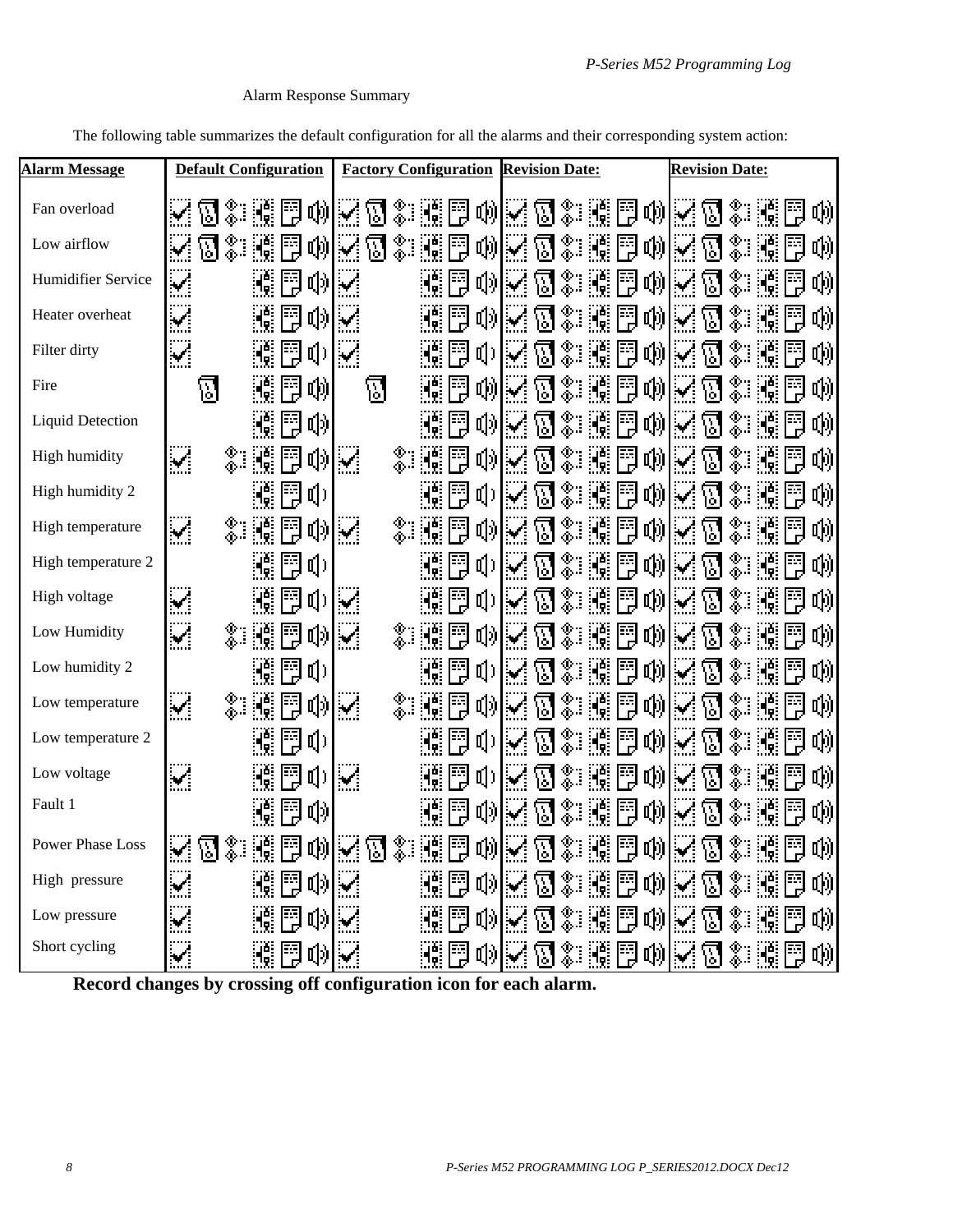## <span id="page-8-0"></span>**Timer Schedule Log**

|     | Date of Schedule:                         |                |                |                |
|-----|-------------------------------------------|----------------|----------------|----------------|
|     |                                           |                |                |                |
|     | ClimateWorx Series 9 19/07/2000 Wed 15:00 |                |                |                |
|     |                                           |                |                |                |
|     | $\boldsymbol{l}$                          | $\overline{2}$ | $\mathfrak{Z}$ | $\overline{4}$ |
| Mon |                                           |                |                |                |
| Tue |                                           |                |                |                |
| Wed |                                           |                |                |                |
| Thu |                                           |                |                |                |
| Fri |                                           |                |                |                |
| Sat |                                           |                |                |                |
| Sun |                                           |                |                |                |
|     |                                           |                |                |                |
|     | Date of Schedule:                         |                |                |                |
|     |                                           |                |                |                |
|     | ClimateWorx Series 9 19/07/2000 Wed 15:00 |                |                |                |
|     |                                           |                |                |                |
|     | $\overline{l}$                            | $\overline{2}$ | $\mathfrak{Z}$ | $\overline{4}$ |
| Mon |                                           |                |                |                |
| Tue |                                           |                |                |                |
| Wed |                                           |                |                |                |
| Thu |                                           |                |                |                |
| Fri |                                           |                |                |                |
| Sat |                                           |                |                |                |
| Sun |                                           |                |                |                |
|     |                                           |                |                |                |
|     | Date of Schedule:                         |                |                |                |
|     |                                           |                |                |                |
|     | ClimateWorx Series 9 19/07/2000 Wed 15:00 |                |                |                |
|     |                                           |                |                |                |
|     | $\boldsymbol{l}$                          | $\overline{2}$ | $\mathfrak{Z}$ | $\overline{4}$ |
| Mon |                                           |                |                |                |
| Tue |                                           |                | ٠              |                |
| Wed |                                           |                |                |                |
| Thu |                                           |                |                |                |
| Fri |                                           |                |                |                |
| Sat |                                           |                |                |                |
| Sun | $\bullet$                                 | ۰              | $\bullet$      |                |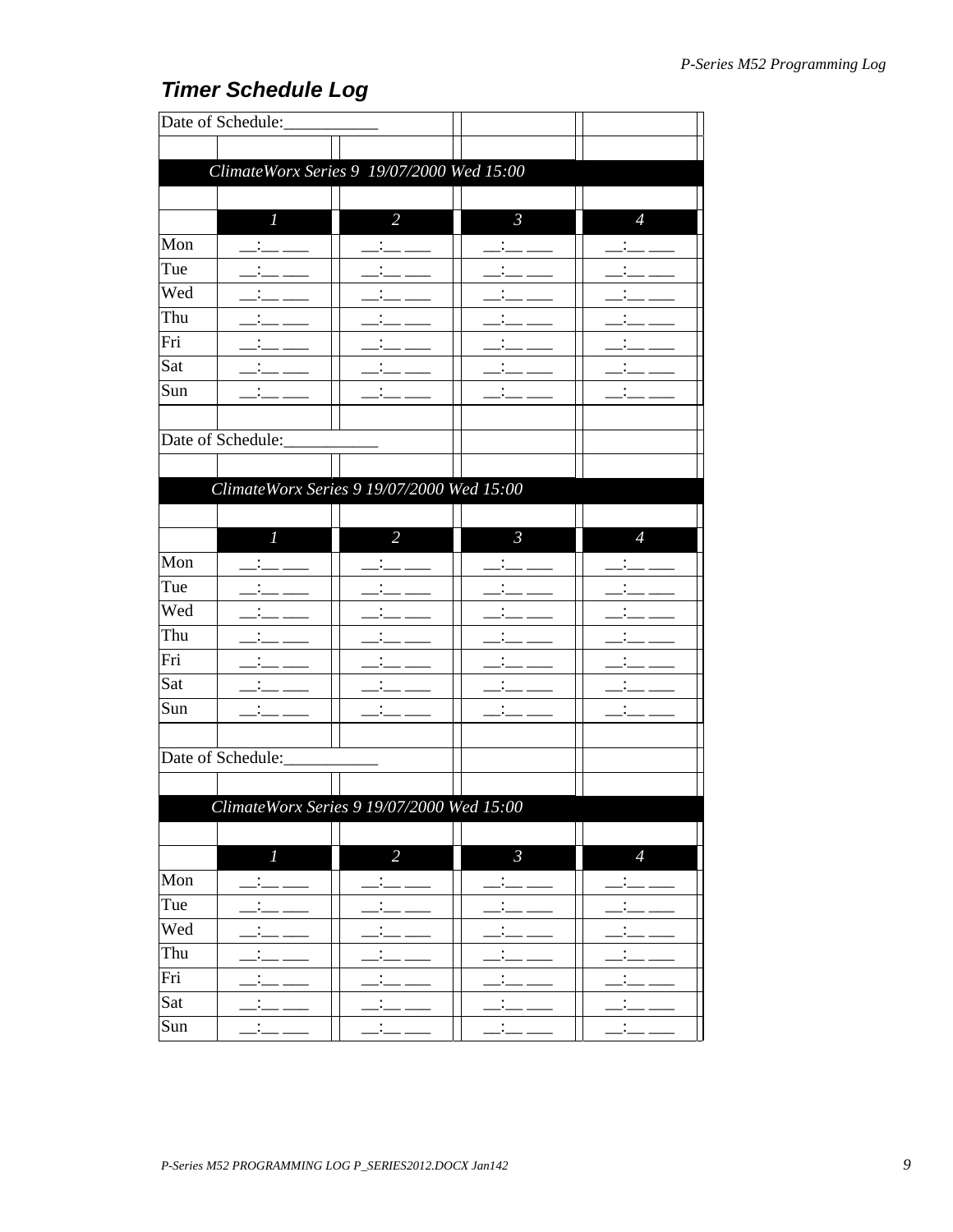| Event                |         |                   | Action   Time   Date   Address * |
|----------------------|---------|-------------------|----------------------------------|
| Example Dirty Filter | Raised  | 11:23 09/11/99 M1 |                                  |
| <b>Dirty Filter</b>  | Ack.    | 13:45 09/11/99 M1 |                                  |
| Dirty Filter         | Cleared | 14:25 09/11/99 M1 |                                  |
|                      |         |                   |                                  |
|                      |         |                   |                                  |
|                      |         |                   |                                  |
|                      |         |                   |                                  |
|                      |         |                   |                                  |
|                      |         |                   |                                  |
|                      |         |                   |                                  |
|                      |         |                   |                                  |
|                      |         |                   |                                  |
|                      |         |                   |                                  |
|                      |         |                   |                                  |
|                      |         |                   |                                  |
|                      |         |                   |                                  |
|                      |         |                   |                                  |
|                      |         |                   |                                  |
|                      |         |                   |                                  |
|                      |         |                   |                                  |
|                      |         |                   |                                  |
|                      |         |                   |                                  |
|                      |         |                   |                                  |
|                      |         |                   |                                  |
|                      |         |                   |                                  |
|                      |         |                   |                                  |
|                      |         |                   |                                  |
|                      |         |                   |                                  |
|                      |         |                   |                                  |
|                      |         |                   |                                  |
|                      |         |                   |                                  |
|                      |         |                   |                                  |
|                      |         |                   |                                  |
|                      |         |                   |                                  |
|                      |         |                   |                                  |
|                      |         |                   |                                  |
|                      |         |                   |                                  |
|                      |         |                   |                                  |
|                      |         |                   |                                  |
|                      |         |                   |                                  |
|                      |         |                   |                                  |
|                      |         |                   |                                  |

## <span id="page-9-0"></span>*Historical Event Log Summary*